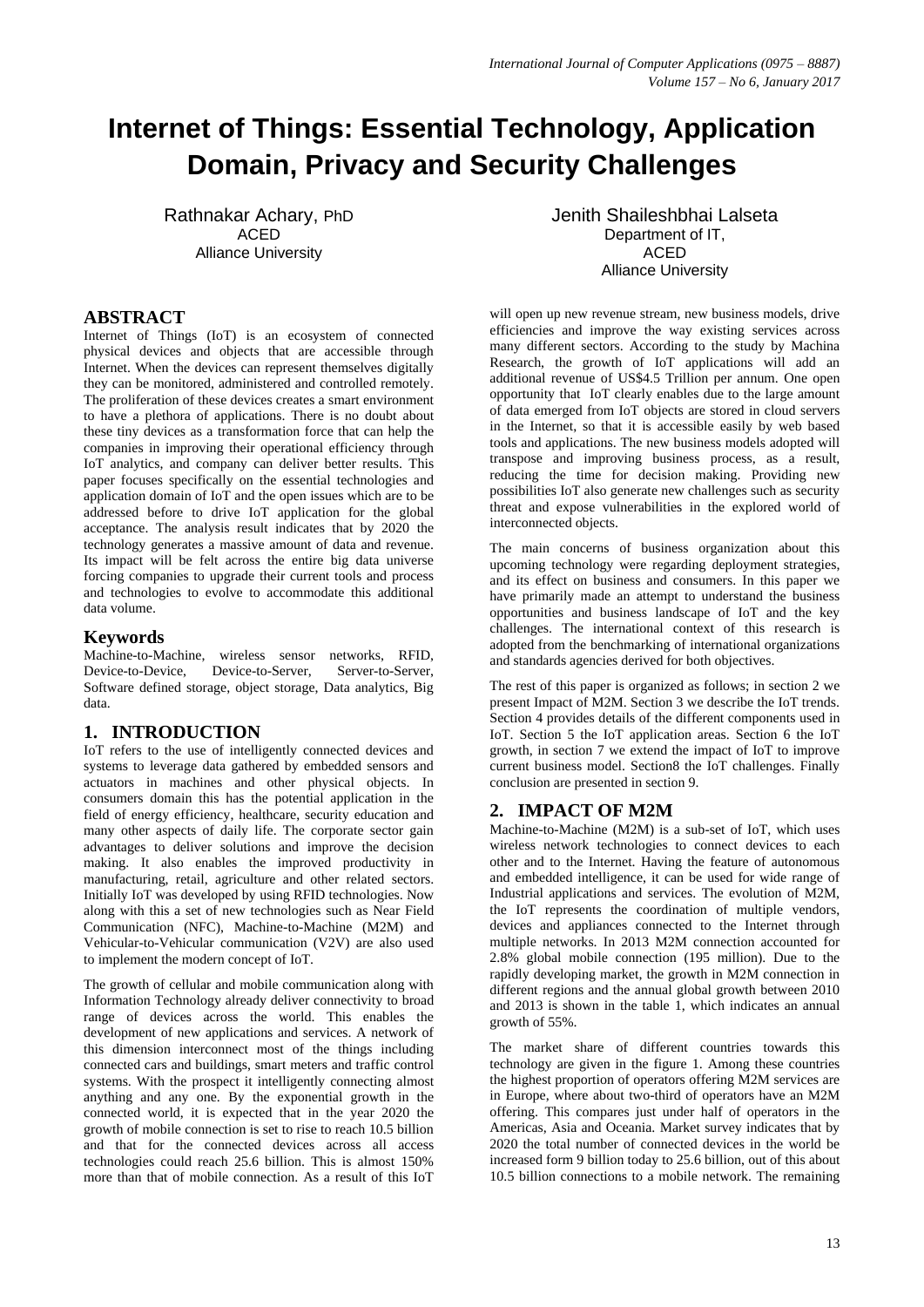devices will use alternative communication technologies such as short range radio connections to a communication gateway, wide area network (WAN) radio, fixed line telecommunication or Wi Fi networks. Figure 2 represents the growth of M2M applications by 2022.

|  | Table 1. M2M connection in different regions |  |  |  |
|--|----------------------------------------------|--|--|--|
|--|----------------------------------------------|--|--|--|

| <b>Region</b>           | M2M<br><b>Total</b><br>connection<br>(2013) | M2M<br><b>CAGR</b><br>(2010)<br>2013) | <b>Connections</b><br><b>CAGR (2010)</b><br>2013) |
|-------------------------|---------------------------------------------|---------------------------------------|---------------------------------------------------|
| Africa                  | 1.0%                                        | 41.3%                                 | 15.0%                                             |
| Asia                    | 2.1%                                        | 55.0%                                 | 10.4%                                             |
| Europe                  | 5.1%                                        | 28.6%                                 | 2.4%                                              |
| Latin<br>America        | 2.1%                                        | 43.7%                                 | 7.8%                                              |
| <b>North</b><br>America | 9.3%                                        | 22.5%                                 | 3.6%                                              |
| Oceana                  | 5.1%                                        | 25.8%                                 | 5.5%                                              |
| Global                  | 2.8%                                        | 37.6%                                 | 8.8%                                              |

Source: GSMA Intelligence: excluding computing devices in consumer electronics



**Fig 1: M2M percentage connections**

#### **3. IoT TRENDS**

IoT has been identified as one of the emerging technologies imparting for the next few years. According to Gartner's IT Hype in 2012 IoT will benefit across different application development and services, which will benefit from cheap, small devices allowing that everything will have a radio and location capability. This is possible due to the notion of network convergence using IP. The use of common multiuser IP network supporting a wide range of applications and services. As the IoT evolves, these networks and many of this will be connected with added security, analytics and management capabilities and some of them will converge. This will explore the IoT horizon and even become powerful. This brings many business opportunities and add to the complexity of Information Technology. It enables the integration of IT, which refers to hardware and software used to store, retrieve and process data and communication technology. The convergence of information and communication technology is represented in three layers of

technology innovation as in figure 3, the cloud services, data and communication pipe/networks and devices.





*Source: Machina Research*





## **Fig 3: IoT in details**

## **4. IoT COMPONENTS**

In this section we discuss the different IoT component used under three categories as;

- 1. *Hardware* made up of sensors, actuators and embedded communication hardware's.
- 2. *Middleware* On-demand storage for data and computing tools for data analytics.
- 3. *Presentation* Novel easy to understand virtualization and interpretation tools which can be designed for different applications.

#### **4.1 Hardware**

#### *4.1.1 Radio Frequency Identification (RFID)*

IoT requires some of the essential components to enable communication between the devices and objects. Objects need to be augmented with an auto-ID technology, typically an RFID. These RFID tags provide uniquely identifiable and allows the object to wirelessly communicate certain types of information's, which lead to another requirement the ability to monitor data. RFID tag and RFID recorders manages to gather real-time data, which is later processed and used by the managers for decision making. Both passive and active RFID tags are used to communicate the ID and signals to the RFID readers in different application.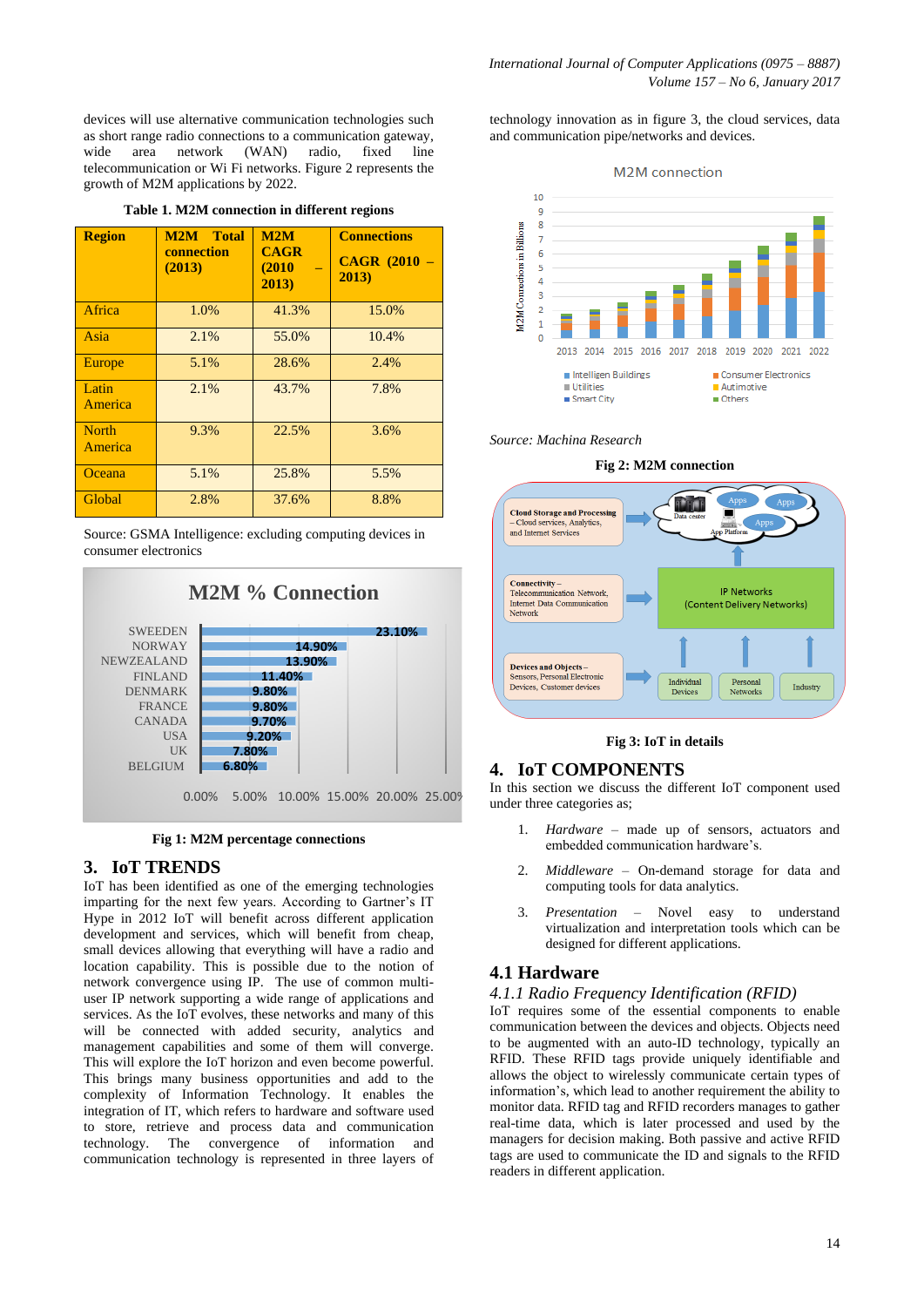### *4.1.2 Wireless Sensor Networks (WSN)*

Wireless sensor networks are low power integrated circuit with wireless communications have made available efficient low cost, low power miniature devices for use in remote sensing applications. WSN also facilitate intelligent energy management. In WSN, two basic opportunities exist to harness the reliability and redundancy of the network resource, which mitigate the failure mechanism for likely problems enable systems to recover without data loss.

The first is the concept of spatial redundancy, where every wireless node has at least two other nodes with which it can communicate and routing scheme that allows data to be relayed to either node, but still reach the intended final destination. In a properly formed wireless sensor network every node can communicate with two or more adjacent nodes to provide higher reliability than a point-to-point network by automatically sending data on an alternate path if the first path is unavailable.

The second level of redundancy can be achieved by using multiple channels available in radio frequency (RF) spectrum. The concept of channel hopping involves pair of node that can change channel on every transmission, thereby averting temporary issues with a given channel in the ever-changing and punitive RF environment in Industrial applications. Within the IEEE 802.15.4, 2.4 GHz standard 15 spreadspectrum channels are available for hopping, affording channel hopping systems much more resilience than nonhopping systems. Data gathered by these sensor devices are shared with sensor nodes and sent to the cloud server for analysis.

## **4.2 IoT Communication protocols**

IoT is a vision of connectivity at anything, at anytime and anywhere. It is considered as an extension of today's Internet to the real-world of physical objects. IoT applications has been used in many fields from the earliest wireless sensor networks such as the smart grid, smart healthcare, smart agriculture, military and so on. A combination of technologies including low-cost sensors, low power processor, scalable cloud computing and ubiquitous wireless connectivity, has enabled this revolution. Many applications using these technologies to enable intelligence and sensing capabilities in their products, thereby enabling objects to

sense, learn from and interact with their environment. IoT supports hundreds of protocols. It's important to understand the class of use that each of these important protocols addresses. A simple taxonomy of these protocols with their response time is give in figure 4.

The three categories indicated in the taxonomy are;

Device to Device (D2D)

- Device to Server (D2S)
- Server to Server (S2S)

Device to Device (D2D) – the data collected from them are transferred to the server infrastructure by Device to Server (D2S). The server infrastructure then share the device data by Server to Server (S2S), possibly providing it back to devices, to analysis programs or to people. The protocols used under these categories are;

 $D2D \rightarrow DDS$  (Data Distribution Service) – A fast bus for integrating intelligence machines

 $D2S \rightarrow XMP$  (Extensible Message and Presentation Protocol) – A protocol for connecting devices to people, since people are connected to the server.

MQTT (Message Queue Telemetry Transport) – A protocol for collecting device data and communicating it to server.

 $S2S \rightarrow AMOP$  (Advanced Message Queuing Protocol) – A queuing system designed to connect server to server



**Fig 4: Three categories of IoT (D2D, D2S and S2S) with their response time**

Depending on the types of applications, range, data requirements, security and power demands and battery life will dictates the choice of different protocols. Some of the popular protocols in use with IoT technologies are listed in the Table 2.

|  |  | <b>Table 2. IoT Protocols</b> |
|--|--|-------------------------------|
|--|--|-------------------------------|

| <b>Protocol</b> | <b>Standard</b> | <b>Frequency</b>                 | Range            | Data rate                       |
|-----------------|-----------------|----------------------------------|------------------|---------------------------------|
| Bluetooth       | <b>IEEE</b>     | $2.4$ GHz                        | 100 meters       | $2.1$ Mbit/s                    |
|                 | 802.15.1        |                                  |                  |                                 |
| ZigBee          | <b>IEEE</b>     | 868 MHz (EU<br>and Japan), $915$ | 50 meters        | 20 kbit/s (868 MHz band) to 250 |
|                 | 802.15.4        | and $2.4$<br>MHz (ISM,<br>US     |                  | kbit/s $(2.4 \text{ GHz band})$ |
|                 |                 | GHz(worldwide)                   |                  |                                 |
| Z-Wave          | 2.4GHz ISM      | 908.42 MHz in the U.S. and       | 100-meters       | 908.42 MHz in the U.S. and      |
|                 |                 | Canada                           |                  | Canada                          |
| 6LoWPAN         | <b>IEEE</b>     | 868-868.6 MHz                    | 20m              | $20$ kbit/s                     |
|                 | 802.15.4        |                                  |                  |                                 |
| Thread          | <b>IEEE</b>     | $2.4$ GHz                        | 100(theoretical) | 250 kbps                        |
|                 | 802.15.4        |                                  |                  |                                 |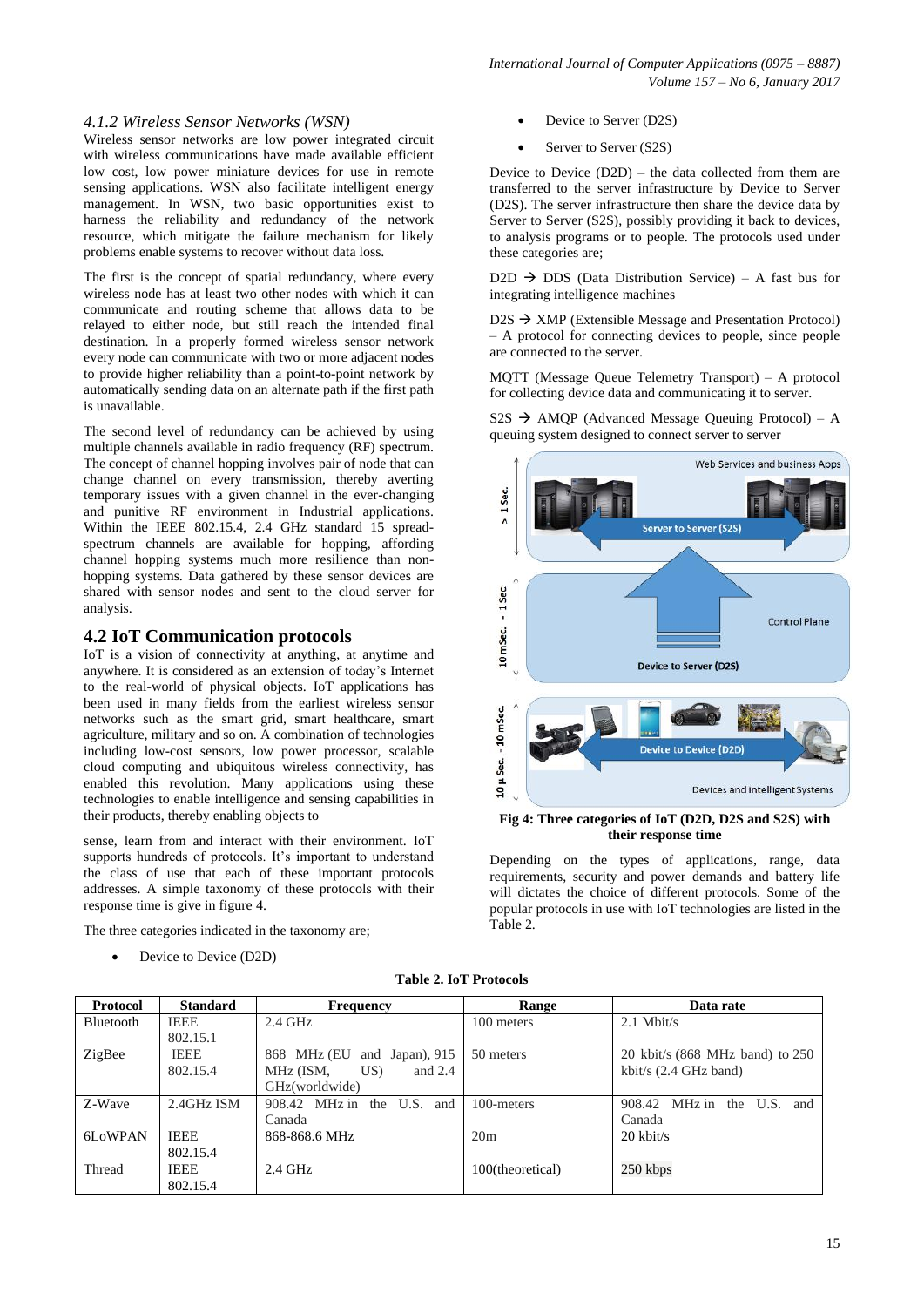| Wi Fi          | <b>IEEE 802.11</b>      | 2.4 GHz, 3.6 GHz, 4.9 GHz, 5<br>GHz, and 5.9 GHz bands                     | 32 meters                                                    | 54 Mbit/s to 600 Mbit/s.                                                          |
|----------------|-------------------------|----------------------------------------------------------------------------|--------------------------------------------------------------|-----------------------------------------------------------------------------------|
| Cellular       | EEE 802.16m<br>(4G)     | 900MHz,<br>1800MHz<br>and<br>1900MHz                                       | $0.80$ km in cities<br>40 km in open area<br>8 km rural area | 100-300(download)<br>50-75 (upload)                                               |
| <b>NFC</b>     | ISO/IEC<br>14443        | 13.56 MHz                                                                  | $<$ 20 cm                                                    | $424$ kbit/s                                                                      |
| SigFox         | ATA8520                 | in Europe the 868MHz band is<br>widely used and in the US it is<br>915MHz. | Upto 10km urban,<br>50km rural                               | 100bps                                                                            |
| Neul           | Weightless              | <b>ISM</b>                                                                 | Upto 10KM                                                    | 10-100kbps                                                                        |
| LoRaWAN        | LoRaWAN                 | Varies, sub-GHz                                                            | 2km -5km urban,<br>15km suburban,<br>45km rural              | 0.3-50kbps adaptive                                                               |
| <b>WiMAX</b>   | <b>IEEE 802.16</b>      | $2-11$ GHz                                                                 | $50 \mathrm{km}$                                             | 5 bps/Hz and peak up to 100<br>Mbps in a 20 MHz channel                           |
| <b>LR-WPAN</b> | <b>IEEE</b><br>802.15.4 | $2.4$ GHz                                                                  | $10-20$ meters                                               | 250 kbps at 2.4 GHz, 40 kbps at<br>915 MHz, and 20 kbps at 868<br>MH <sub>z</sub> |
| CoAP           | <b>RFC 5741</b>         | 2.4 to 2.4835 GHz (World Wide)                                             | 10 meters                                                    | $250$ kbit/s                                                                      |
| <b>MQTT</b>    | ISO/IEC<br>JTC1         | $\overline{up}$ to 128 bytes in a 200 msec.                                | 5 Meters                                                     | 424Kbps                                                                           |
| <b>XMPP</b>    | <b>RFC 6120</b>         | 2.4GHz                                                                     | Wide                                                         | 250Kbps                                                                           |
| <b>DDS</b>     | M2M                     | up to 62.5 MHz                                                             | 100 Meters                                                   |                                                                                   |
| AMQP           | ISO and IEC<br>19464.   | $2.4$ GHz                                                                  | Wide                                                         | 1,345,531 messages per second                                                     |
| <b>HTTP</b>    | <b>RFC 2616</b>         | $2.4$ GHz                                                                  | Wide                                                         | 500 bits per second to 32,000 bits<br>per second                                  |

# **4.3 Data Storage**

IoT is creating an enormous amount of data from different sources and devices. To manage and access this data based on the requirement, by authorized user's digital storage become a critical factor. A prediction estimate 20 billion devices will be connected to the Internet by 2020. These inputs are from a very large number of sensors and smart devices that communicate with each other and also communicate to the broader audience. However it may make more sense for local storage and processing of data minimize the long-term aggregated data in the cloud and to control the band-width requirements. The band-width requirements will be huge if the entire data storage and data analysis performed in the data centers. This problem can be eased by performing the initial analysis of the data at the local level and only send processed result to the cloud. The cloud also provide ways to preserver privacy if this is consumer data-privacy and security of that data especially, if the data is shared anonymously versus having precise metadata tags that tells the user who and when every piece of data is associated with, which would be available in the raw data.

Lot of IoT devices have built in solid state flash memory as storage units. Their use is in smaller IoT devices, because they are least expensive, faster enough for many of those applications and it relatively consume low power. Along with some of the newly developed solid state storage technologies are also plays key roles. Some of these technologies are;

- *3D Xpoint Technology from Intel Micron* targeting more towards server application, but they have also indicated a possibility for gaming and other purposes as well. Cost wise this technology may be bit more expensive than flash, less expensive than DRAM for the identical speed.
- *MRAM* Magnetic Random Access Memories that could also be used for caching and buffering

and used like that. MRAM and STT-MRAM use very low power and is a very fast technology.

## *4.3.1 Software Defined Storage (SDS)*

SDS is another option for data storage in data centers. This approach typically shift the features found in hardware layer and moving the to the software layer. The SDS approach for the data center architecture eliminates the dependency on server applications with software hard-wired into the system. This option provides the scalability and speed that the IoT demands. Using SDS also eliminates the potential for bottlenecks caused by vertical, single entry point architecture. Its horizontal architecture streamlines and redistributes data so that it is handled faster and more efficiently. This nonhierarchical construction can be scaled out easily and costeffectively. In the figure 5 it is clear that by 2020 the traditional storage will be down to about \$20 billion, whereas the software defined storage grows over \$40 billion.



BCS – Basic Cloud Storage; SDS – Software Defined Storage; TSS – Traditional Storage System

**Fig. 5 Software defined storage growth in IoT**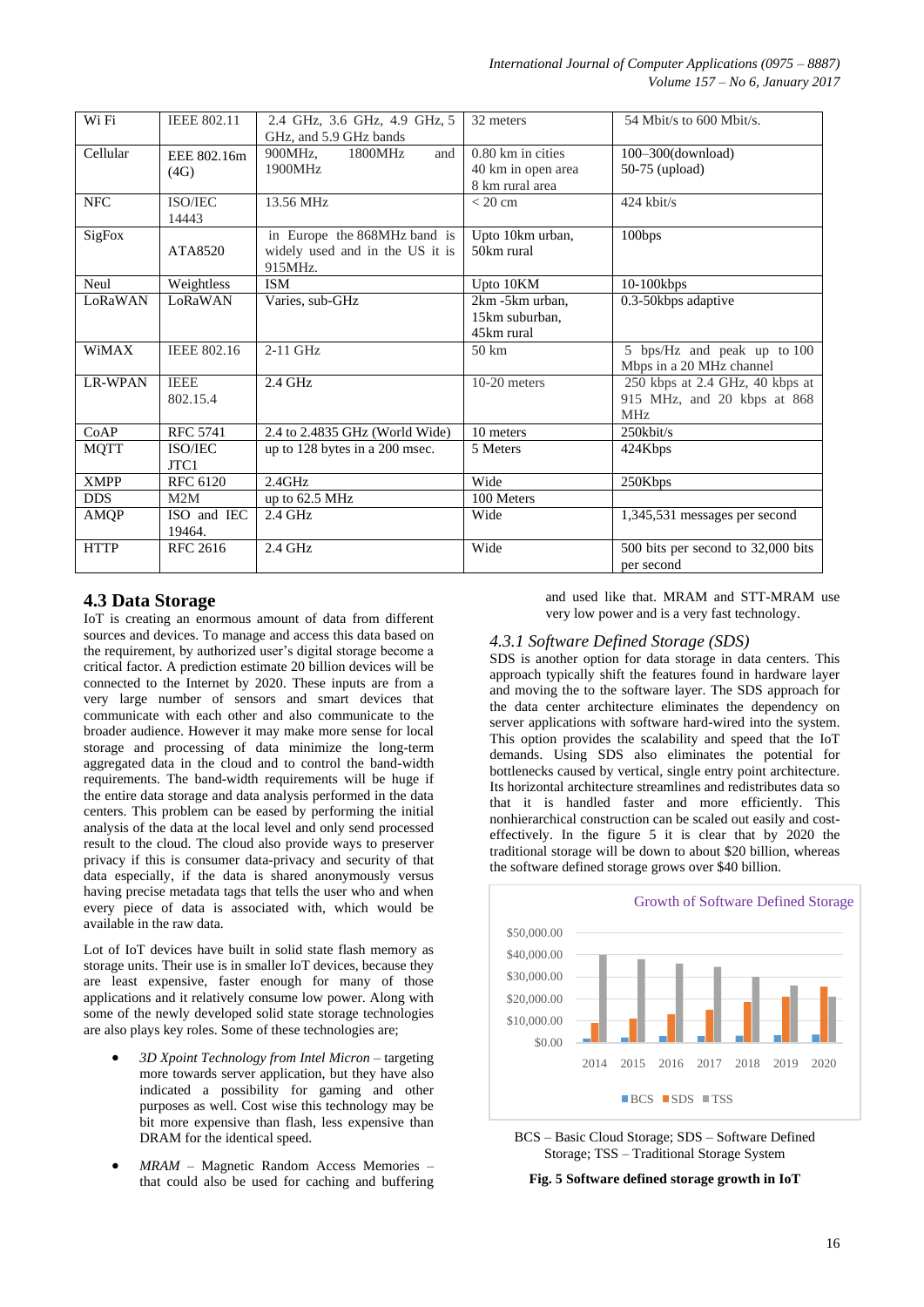#### *4.3.2 Object storage*

Object storage is the predominant cloud scale data storage method. In which organization deals with specific nature and rapid growth of IoT data. In object storage architecture the data are not stored in blocks, files or folders, but in flexible size containers called objects. The process of placing data items in object storage is quick and easy. Object storage is abundant for storing large volume of unstructured IoT data as its simple flat structure can scale elastically. Another important feature of object storage is that it also works well with big data analytics platforms like Hadoop.

## **4.4 IoT Data Analytics**

The global rise of the internet in the recent years with interconnected networks and machine producing continuous data, is creating a new world of opportunity for enterprise organizations.



**Fig 6: IoT data analytic**

The potential of IoT is not just in the device and the networks, but also in the latest 'big data' analytics software. IoT data analytics enables organizations to analyze a mix of different varieties of data collected for connected devices, objects and from archives generates actionable insights for optimized performance and business growth. The enterprises analysis the IoT data and apply the result to provide smart products, innovative solutions and personalized customer experiences. These reports are generated by using few well established tools and services. There are nearly 47 (forty seven) analytical tools and services. The details obtained from these reports are useful to many organizations and individuals in the following manner;

- 1. Government organization and other NGOs that want to invest in updating their systems and services to optimize the performance and operational cost.
- 2. Large organization and enterprises that want to build an ecosystems of relevant and reliable IoT tools and service suppliers to establish IoT based systems. To increase efficiencies and leverage big data to drive revenue growth and innovation in new products and services.
- 3. Small and medium size organizations employs IoT data analytics and services to maximize their current capabilities, design new business models and gain insights from big data to support their business growth. The table 3 represents the 47 IoT data analytics products.

Emergence of data analytics tools and services between the years 2008 to 2016 is as shown in figure 7.

|           | Insights<br>Accenture       | $\bullet$ | Flakonry                    | $\bullet$ | <b>SmartObjects</b><br>Mnubo       | ٠         | Sight Machine                 |
|-----------|-----------------------------|-----------|-----------------------------|-----------|------------------------------------|-----------|-------------------------------|
|           | Platform                    | $\bullet$ | Glassbeam                   |           | Analytics                          | ٠         | Space-Time<br>Insight         |
| $\bullet$ | Analytics<br>Action         |           | Analytics/Glassbeam         | ٠         | Mongo DB                           |           | Suite                         |
|           | Platform                    |           | <b>Edge Analytics</b>       | $\bullet$ | of<br>Oracle<br>Internet           | $\bullet$ | SpliceMachine                 |
| $\bullet$ | IoT<br>AerVoyance           | $\bullet$ | <b>HPE</b> Vertica Advanced |           | Things Cloud Service               | ٠         | Splunk                        |
|           | Analytics                   |           | <b>Analytics Platform</b>   | $\bullet$ | Oracle Edge Analytics              | ٠         | <b>SOLstream Blaze</b>        |
| $\bullet$ | <b>AGT</b> IoT Analytics    | $\bullet$ | IBM<br>Waston<br>IoT        | $\bullet$ | PLAT.ONE                           | ٠         | Stemys.io                     |
| ٠         | <b>Angoss Analytics</b>     |           | platform Analytics Real     | $\bullet$ | Predixion RIOT                     | $\bullet$ | <b>Tellient IoT Analytics</b> |
| $\bullet$ | Streaming<br>Apama          |           | Time Insights               | ٠         | PTC IoT Solutions -                | ٠         | TempoIO                       |
|           | Analytics                   | $\bullet$ | <b>IBM</b> streams          |           | ThingWorx                          |           | Teradata Listener and         |
| $\bullet$ | Bit Stew MIxCore and        | $\bullet$ | <b>Ouarks</b>               |           | Platform/Axeda                     |           | Teradata<br>Aster             |
|           | <b>MIN Director</b>         | $\bullet$ | Intel Internet of Things    |           | Machine Cloud                      |           | Analytics                     |
| $\bullet$ | <b>Blue Yonder Platform</b> |           | (IoT) Analytics             | ٠         | PTC IoT Solutions -                |           | Vitria IoT<br>Analytics       |
| $\bullet$ | Brigh Wolf Strandz IoT      | $\bullet$ | Keen IO                     |           | <b>KEPServerEX</b>                 |           | platform                      |
|           | Platform                    | $\bullet$ | Measurence                  | ٠         | RapidMiner                         | ٠         | Waylay                        |
| $\bullet$ | Cisco ParStream             | $\bullet$ | Microsoft Azure Stream      | ٠         | <b>HANA</b><br>Cloud<br><b>SAP</b> | $\bullet$ | X15 Enterprise                |
| $\bullet$ | Datameer                    |           | Analytics                   |           | platform for IoT                   |           |                               |
|           | DataStax                    |           |                             |           | Senswayes Sweave                   |           |                               |
|           | Datawatch                   |           |                             |           |                                    |           |                               |

## **Table 3. The 47 IoT Data Analytics products**

*Source: Ideya/Camrosh Market Report – May 2016*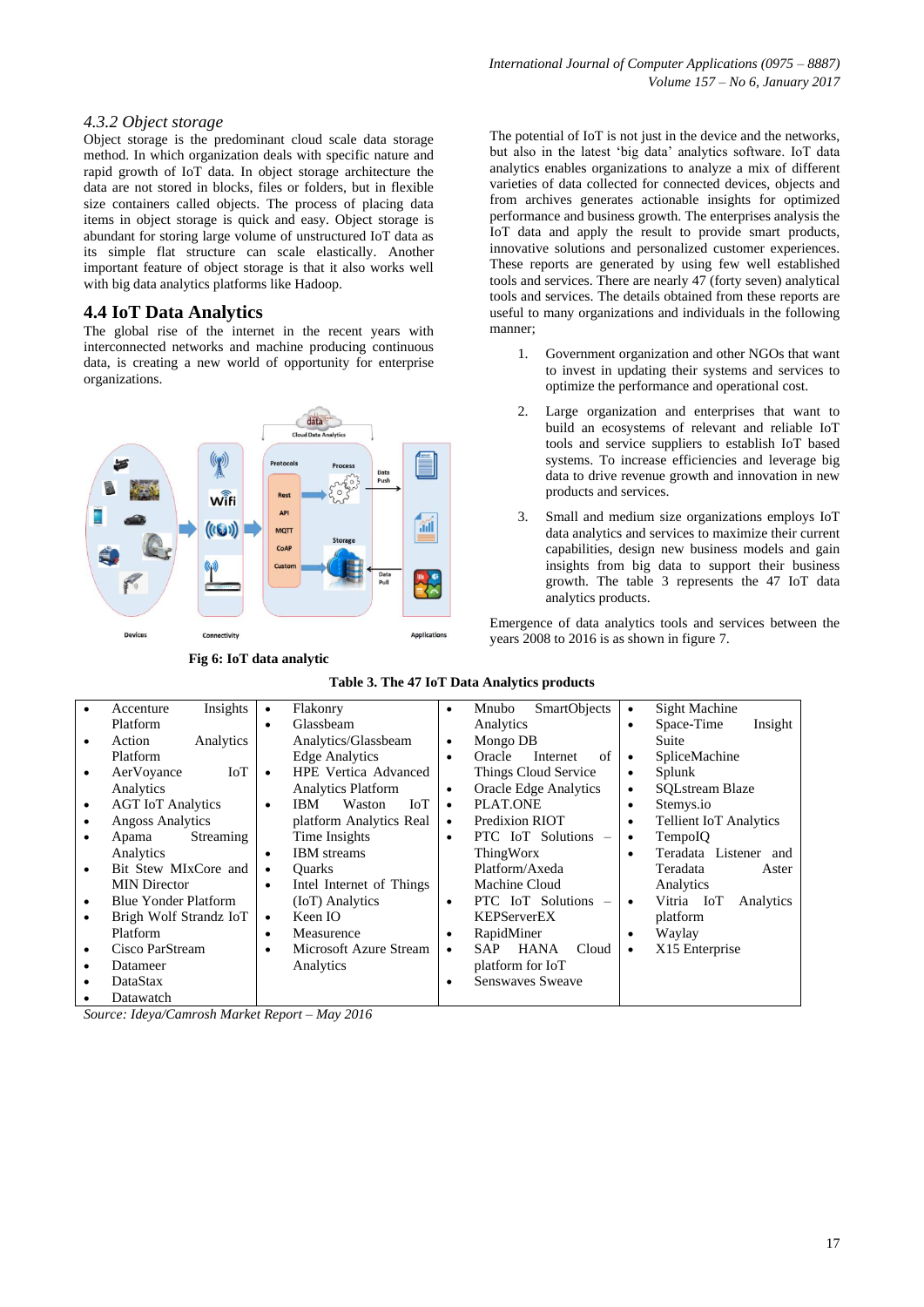

**Fig 7: Emergence of data analytics tools and Services**

The key features of these 47 IoT tools and services are compiled as in table 4.

|  |  | Table 4. Product key features and factors impacting and selection process |  |  |
|--|--|---------------------------------------------------------------------------|--|--|
|  |  |                                                                           |  |  |

| Data | source                               | Data<br>preparation                                                                     | and<br>Data<br>process<br>storage                                                                                               | Data analysis                                                                                                | Data presentation                                                                            | Other factors impacting<br>selection process                                                                                             |  |
|------|--------------------------------------|-----------------------------------------------------------------------------------------|---------------------------------------------------------------------------------------------------------------------------------|--------------------------------------------------------------------------------------------------------------|----------------------------------------------------------------------------------------------|------------------------------------------------------------------------------------------------------------------------------------------|--|
|      | Data<br>covera<br>ge<br>Data<br>type | Data quality<br>٠<br>Data<br>profiling<br><b>MDM</b><br>٠<br>Data<br>virtualizatio<br>n | Technology<br>٠<br>Data<br>٠<br>warehousing/vertic<br>al scale<br>Horizontal<br>data<br>٠<br>storage and scale<br>Data<br>steam | Technology<br>$\bullet$<br>and<br>methods<br>Intelligence<br>٠<br>deployment<br>of<br>Type<br>٠<br>analytics | Dash board<br>$\bullet$<br>Visualizations<br>٠<br>Reporting<br>٠<br>Data alerts<br>$\bullet$ | Scalability/flexibility<br>$\bullet$<br>Vendor's years in<br>$\bullet$<br>business<br>Product user cases<br>٠<br>Privacy<br>٠<br>clients |  |
|      |                                      | Protocol for<br>data<br>collection                                                      | processing<br>Data latency<br>٠<br>Cloud computing<br>٠<br>Query platform                                                       |                                                                                                              |                                                                                              |                                                                                                                                          |  |

# **5 IoT APPLICATIONS**

There are several application areas of IoT, which will imparted by the emerging IoTs. Figure 8 depicts the IoT application in different segments. These application areas are classified as below:

- 1. *Smart Home*: Smart home application is considered as the highest ranked application of IoT. A large number of IoT analytics companies data base are active in this, than any other applications.
- 2. *Smart City*: Smart city spans a wide variety of use cases form traffic management to urban security and pollution monitoring. Many smart city projects includes IoT solutions for solving traffic congestion problem, reduce noise and pollution and helps to make cities safer.
- **Smart Grids**: A smart grid approach is to intelligently manage the supply and demand of electricity. It monitors the behaviors of electricity suppliers and consumers on a real-time basis. This improves the reliability, efficiency and economics of electricity.
- 4. *Industrial Internet*: The Industrial Internet is one of the wide area of IoT applications with a highest overall potential.
- 5. *Connected Cars*: Connected car application of IoT also impact on the smart city applications to manage the

traffic and congestion efficiently. Many leading auto manufacturing companies like BMW and Ford with the other technology giants like Google, Microsoft and Apple shows their presence in the connected car platform.

- 6. *Health Care*: The health care sector and smart medical devices bears enormous potential using IoT.
- 7. *Smart Retails*: IoT application in retail sectors as proximity based advertising and popularity ranking over few of the rich segments.
- 8. *Smart Supply Chain*: Supply chain management becomes smarter by the adoption of IoT solutions. Consignment tracking, while they are on the move or gathering suppliers to exchange inventory information are some of the real-time IoT applications in smart supply chain.
- 9. *Smart Farming*: Due to the remoteness of farming operations and the large number of livestock that could be monitored, the IoT could revolutionize the way farms work. Smart farming will become the important application filed in the predominantly agricultural product production countries.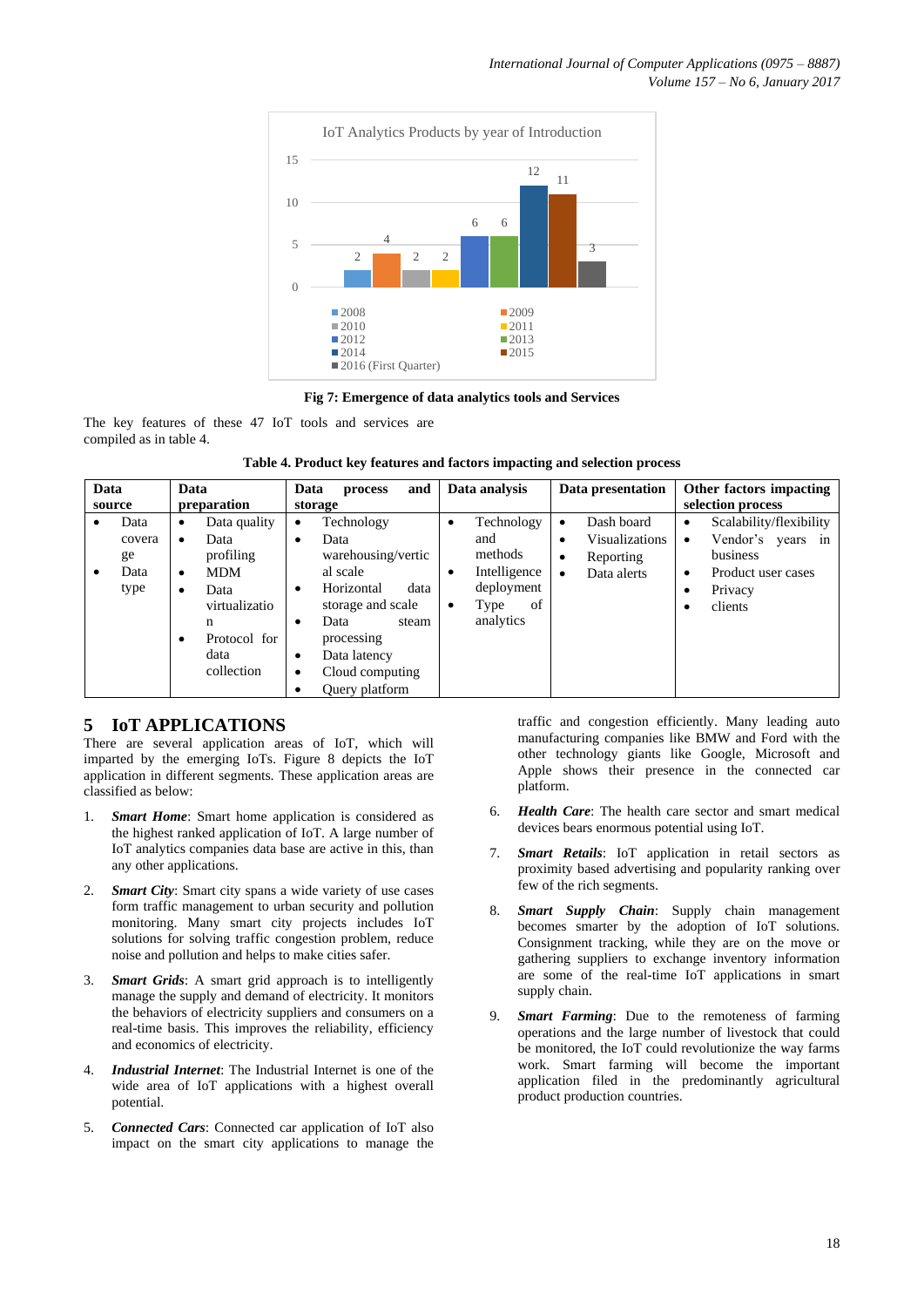

**Fig 8: IoT application in different segments**

## **6 IoT GROWTH (PROLIFERATION)**

IoT has grater business potential in B2B than B2C applications. In fact in many instances such as website setting (mining, oil and gas and construction) there is no direct impact for consumers. The impact of IoT in B2B settings not only pointing to opportunity for technology suppliers, but also suggests how much IoT is likely to affect competition and requires new business models in B2B industries. Almost about two-third of the value created will be in B2B applications. B2B information involves the change of products, information or services between the organizations rather than between business and consumers. To analyze the potential impact of IoT on B2B vs B2C activities let us consider the application in three different ways.

- *By user*: As much as 69% of potential value of IoT is in use cases in which the primary users are B2B organizations.
- *By Buyers*: 79% of potential value occurs when a business in the purchaser of the IoT technology or service.
- *By setting owners*: By 2025 more than two-third of the potential value is essential for IoT applications, is generated in settings owned by businesses such as worksite, factories and offices as shown in figure 9.



**Fig 9: Percentage Use of IoT Technologies in Developing Economy**

## **7. IMPACT OF IoT TO IMPROVE CURRENT BUSINESS MODEL**

The business and other organizations that IoT sequences are faced with a multitude of opportunities and may be just as many challenges. Depending on the industry IoT applications to adopt the companies even force to change their business models. The implication of IoT for Business is analyzed in three different ways;

- 1. Using IoT to improve current business model.
- 2. New business models enabled by IoT
- 3. Organization issues related to IoT implementation

## **7.1 Using IoT to improve current business models**

Companies have to analyze the opportunities to enable IoT in the business applications to improve performance to have an edge over their current operations. These opportunities are the extensions of the opportunities that have been identified with the use of big data and advanced analytics. IoT data and the analysis report will be useful to the companies to personalize the services based on customer's behavior, usage and context. To analyze the performance enhancement using IoT, consider some of the broad categories of applications. The results provides details about the potential impact on performance optimization of the different applications. We have considered 11 broad categories of applications which uses IoT technology. The annual revenue by 2025 is about \$11.1 trillion. Its share with different categories is shown in figure 10.



Source: McKinsey Global Institution Analysis

**Fig 10: Economic Potential of IoT in 2025**

## **7.2 New business model for companies that use IoT**

Another advantage of IoT, in addition to gaining operating efficiency is to develop new business models. These business models are; new revenue model, service based business model and monetization of IoT data.

#### *7.2.1 New Revenue Model*

The massive data generated by IoT and the analysis results provides an insight into customer's behavior. This information is useful to the companies for customization, dynamic pricing models based on specific customer preferences, as well as the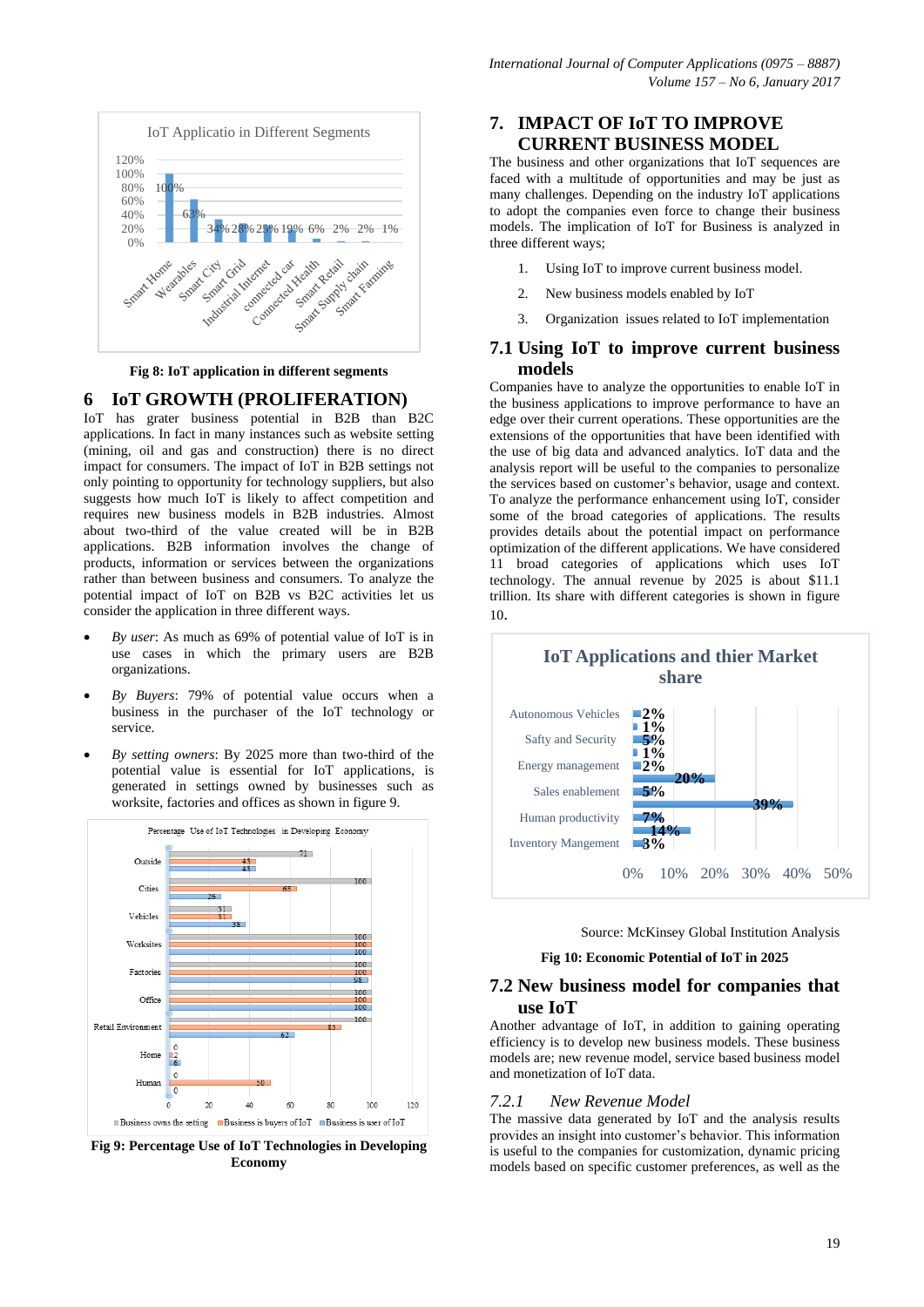usage context. This provide benefits for both companies and customers.

## *7.2.2 Service Based Business Model*

IoT based business model enables the companies to shift from selling products to selling services based on their products. This model can transfer large capital expenditure into a payby-usage operating expense.

### *7.2.3 Monetization of IoT Data*

The large volume of data generated by IoT applications can become an intangible asset to the organization. Data belongs to the organization could be another company's gold mine, and that value could be monetized by the originator of the data.

## **7.3 Organization Implication of IoT**

For companies to make most of the IoT technology their organization must adopt data driven decision making capabilities and create environments in which relevant information is made available to the right decision makers in a timely manner. This is possible only by rigorous analytics. The organization analytics capabilities will bridge the gap between the data source and the decision makers and to apply insights from large real-time data stream in a timely manner.

# **8. IoT CHALLENGES**

The IoT opens a completely new dimension to security, it is where the Internet meet the physical world. As the IoT continues to gain traction and major connected devices come to market, security become a major concern. Business are increasingly being breached by attackers via vulnerable web facing assets. A similar effect is to the consumers end also. The consumers IoT devices are targeted, since they are connected to the Internet. The design priority of the manufacturer is on the performance and effectiveness without focusing more on the security and privacy. The research conducted on different IoT devices and other domains. Data are gathered for analysis from different sources such as; user facing cloud services, back-end cloud services, mobile application interface, and device debugging interfaces. In most of the cases the devices exhibit vulnerabilities. This indicates that there is a need to perform security review of device architecture and accompanying applications to minimize the risk of users. In this paper we have summarized result of security analysis conducted on IoT devices.

To protect IoT from security breaches, it requires an integrated home cyber security approach. The solution must be shifting from device oriented security to a solution able to protect an unlimited number of objects by intercepting attacks at their core. The table 5 shows the security challenges and vulnerabilities on IoT devices.

**Table 5. IoT Security Challenges**

|                  | Authentication and Communication        |                              |                                 |                          |  |  |
|------------------|-----------------------------------------|------------------------------|---------------------------------|--------------------------|--|--|
|                  | Cryptography Allowed (TLS/SSL)          | <b>Cryptography Required</b> | <b>Password Protection</b>      | <b>Certificate</b>       |  |  |
| User faced cloud |                                         |                              |                                 | <b>Validation</b>        |  |  |
|                  | This protect user data during transit,  | Need<br>of<br>strong         | Enforcing to user a complex     | Improper validation of   |  |  |
| servers          | also lack of such mechanism allows      | reduce<br>cryptography<br>to | password protection, which      | certificate results in   |  |  |
|                  | the impostor to access the network      | the chance of data loss.     | minimizes the effect if         | man-in-the-<br>middle    |  |  |
|                  | and capture data.                       |                              | brute-force and dictionary      | attack.                  |  |  |
|                  |                                         |                              | attacks.                        |                          |  |  |
|                  | <b>Device-to-Service Authentication</b> | <b>Encryption Employed</b>   | <b>Man-in-the-Middle Attack</b> | <b>Relay Attack</b>      |  |  |
|                  | If the devices fails to authenticate    | Unencrypted<br>message       | Without proper protection       | Having<br>in-adequate    |  |  |
| Cloud<br>g       | themselves, during communication        | communication<br>be<br>may   | an intruder may intercept       | protection the intruder  |  |  |
|                  | process, it could be vulnerable to      | passively<br>monitor<br>the  | and forward<br>traffic<br>the   | able to<br>ruse a<br>are |  |  |
| end<br>Servi     | impersonation from an attacker.         | traffic would gain access    | traffic between the devices     | previously               |  |  |
|                  |                                         |                              |                                 | captured                 |  |  |
|                  |                                         | to all sensitive data sent   | and its service could receive   | data to perform the      |  |  |
| <b>Back</b>      |                                         | by the device                | and modify traffic sent in      | relay attack.            |  |  |

# **9. CONCLUSION**

In 2020 world of interconnected smart devices will be made up of 26 billion units according to Gartner. The IoT promises to deliver a step change in individual quality of life and company's productivity. These smart devices embedded with intelligence has the potential to enable extension and enhancement of essential services in transportation, logistics, security, utilities, education, health care and other areas, while providing a new ecosystem for application development. The IoT market has a distinct characteristics. A rigorous effort is required to move the industry beyond the early stage of market development towards maturity, driven by common understanding of the distinct nature of the opportunity.

IoT devices often have less memory and slower processor. So they may be unable to use the same security and encryption methods as a traditional computer does. These tiny devices connected in the network are vulnerable for many security threats. The analysis report indicates that, using a compatible cryptographic technique such as Elliptical Curve

Cryptography may be adopted to secure these devices before the consumers are at risk.

#### **10. REFERENCES**

- [1]. L. Atzori, A. Iera, G. Morabito, The Internet of Things: a survey, Computer Networks 54 (2010) 2787–2805. Gartner's hype cycle special report for 2011, Gartner Inc., 2012.
- [2]. S. Bainbridge, C. Steinberg, M. Furnas, GBROOS—an ocean observing system for the Great Barrier Reef, in: International Coral Reef Symposium, 2010, pp. 529–533.
- [3]. Y. Bengio, Learning Deep Architectures for AI, first ed., Now Publishers Inc., 2009.
- [4]. R. Caceres, A. Friday, Ubicomp systems at 20: progress, opportunities, and challenges, IEEE Pervasive Computing 11 (2012) 14–21.
- [5]. A.T. Campbell, S.B. Eisenman, N.D. Lane, E. Miluzzo, R.A. Peterson, Peoplecentric urban sensing, ACM, 2006.